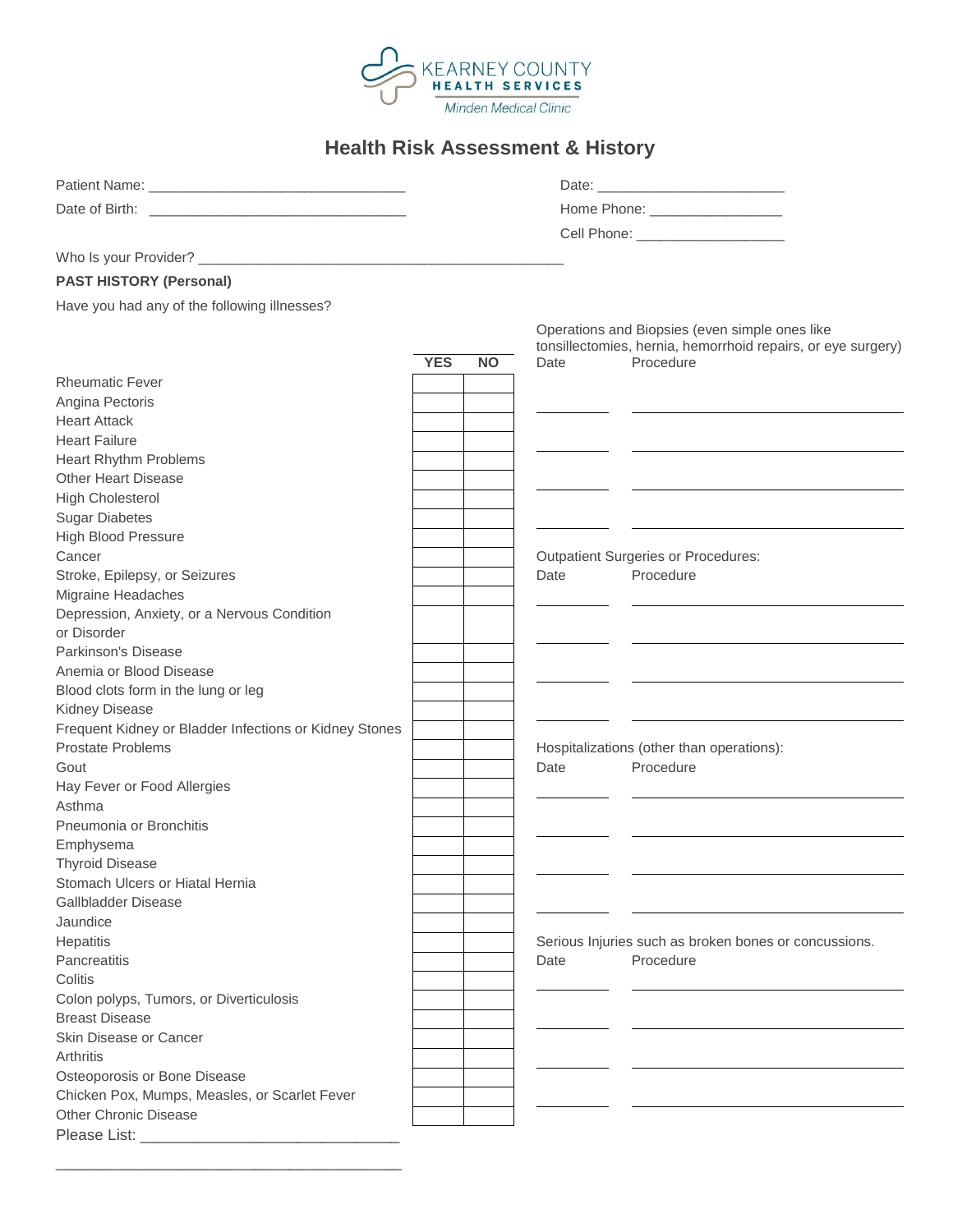

# **FAMILY HISTORY**

|                           | <b>NAME</b> | If Living |               |              | <b>If Deceased</b> |  |  |  |
|---------------------------|-------------|-----------|---------------|--------------|--------------------|--|--|--|
|                           |             | Age       | <b>Health</b> | Age at Death | Cause              |  |  |  |
| Father                    |             |           |               |              |                    |  |  |  |
| Mother                    |             |           |               |              |                    |  |  |  |
| <b>Brothers / Sisters</b> | Circle Sex  |           |               |              |                    |  |  |  |
|                           | M F         |           |               |              |                    |  |  |  |
|                           | $M$ F       |           |               |              |                    |  |  |  |
|                           | $M$ F       |           |               |              |                    |  |  |  |
|                           | $M$ F       |           |               |              |                    |  |  |  |
|                           | M F         |           |               |              |                    |  |  |  |
|                           | M F         |           |               |              |                    |  |  |  |
| Husband / Wife            |             |           |               |              |                    |  |  |  |
| Sons / Daughters          | Circle Sex  |           |               |              |                    |  |  |  |
|                           | $M$ F       |           |               |              |                    |  |  |  |
|                           | M F         |           |               |              |                    |  |  |  |
|                           | M F         |           |               |              |                    |  |  |  |
|                           | $M$ F       |           |               |              |                    |  |  |  |
|                           | M F         |           |               |              |                    |  |  |  |

### **FAMILY HISORY**

Check if any blood relative has or has had any of the following and enter relationship

|                            | <b>YES</b> | <b>NO</b> | Relationship |                              | <b>YES</b> | <b>NO</b> | Relationship |
|----------------------------|------------|-----------|--------------|------------------------------|------------|-----------|--------------|
| <b>Stroke</b>              |            |           |              | Pacemaker                    |            |           |              |
| <b>High Blood Pressure</b> |            |           |              | <b>Loss of Consciousness</b> |            |           |              |
| <b>Diabetes</b>            |            |           |              | Death without known cause    |            |           |              |
| Cancer                     |            |           |              | Osteoporosis                 |            |           |              |
| Leukemia                   |            |           |              | <b>Stomach Ulcers</b>        |            |           |              |
| <b>Bleeding Tendency</b>   |            |           |              | Colitis                      |            |           |              |
| Kidney Disease             |            |           |              | Asthma                       |            |           |              |
| Goiter                     |            |           |              | <b>Hay Fever</b>             |            |           |              |
| <b>Arthritis</b>           |            |           |              | Emphysema                    |            |           |              |
| Gout                       |            |           |              | <b>Tuberculosis</b>          |            |           |              |
| <b>Heart Attack</b>        |            |           |              | Migraine                     |            |           |              |
| <b>Rheumatic Heart</b>     |            |           |              | Psychiatric problems         |            |           |              |
| Congenital Heart defect    |            |           |              | Insanity                     |            |           |              |
| Heart Rhythm problems      |            |           |              | Suicide                      |            |           |              |
| <b>High Cholesterol</b>    |            |           |              | Epilepsy                     |            |           |              |

 $\overline{\phantom{a}}$  ,  $\overline{\phantom{a}}$  ,  $\overline{\phantom{a}}$  ,  $\overline{\phantom{a}}$  ,  $\overline{\phantom{a}}$  ,  $\overline{\phantom{a}}$  ,  $\overline{\phantom{a}}$  ,  $\overline{\phantom{a}}$  ,  $\overline{\phantom{a}}$  ,  $\overline{\phantom{a}}$  ,  $\overline{\phantom{a}}$  ,  $\overline{\phantom{a}}$  ,  $\overline{\phantom{a}}$  ,  $\overline{\phantom{a}}$  ,  $\overline{\phantom{a}}$  ,  $\overline{\phantom{a}}$ 

Are there any diseases Inherited in your family? \_\_\_\_\_\_\_\_\_\_\_\_\_\_\_\_\_\_\_\_\_\_\_\_\_\_\_\_\_\_\_\_

# **SOCIAL HISTORY**

Did you complete high school education?

Did you attend and/or complete college?

Are you married?

Have you ever been widowed or divorced?

Do you have concerns with domestic violence?

| <b>YES</b> | ΝO |                                                         |
|------------|----|---------------------------------------------------------|
|            |    |                                                         |
|            |    |                                                         |
|            |    | What is your occupation?                                |
|            |    | What is your spouse's occupation? _____________________ |
|            |    | Do you attend or belong to a church? _______________    |
|            |    | If yes, what denomination?                              |
|            |    | Date of Birth:                                          |

Name: \_\_\_\_\_\_\_\_\_\_\_\_\_\_\_\_\_\_\_\_\_\_\_\_\_\_\_\_\_\_\_\_\_\_\_\_\_\_\_\_\_\_\_\_\_\_\_\_\_\_\_\_\_\_\_\_ Date of Birth: \_\_\_\_\_\_\_\_\_\_\_\_\_\_\_\_\_\_\_\_\_\_\_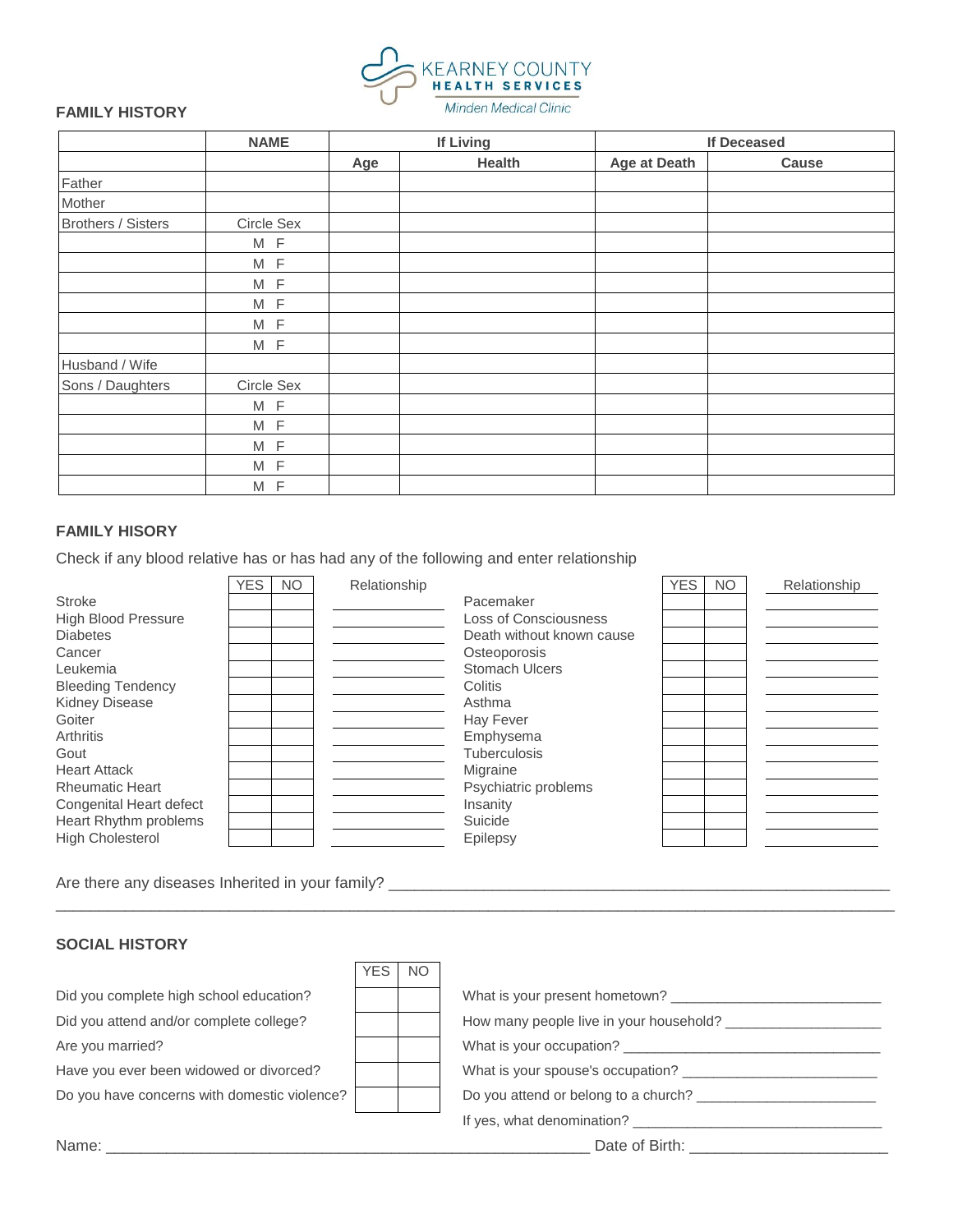

#### **MEDICATIONS**

#### Check which of the following, if any, you are regularly taking **\_\_ Asthma or Wheezing medicine**  \_\_ Herbal/ Alternative medicine \_\_ Aspirin, Bufferin, Anacin \_\_ Thyroid medicine Tylenol, or similar products \_\_ Stomach or Digestive medicine Lacktriangle Dividing pills and Dividing Dividing pills and Dividing pills and Dividing pills \_\_ Cortisone, Prednisone \_\_ Blood-thinners or Coumadin Digitalis or heart medicine \_\_\_\_\_\_ Water pills, diuretics Hormones or birth control pill \_\_\_\_\_ Antibiotics \_\_ Insulin or diabetic pills \_\_ Phenobarbital or barbiturates \_\_ Iron or poor blood medications \_\_ Vitamins \_\_ Laxatives \_\_ Recreational drugs \_\_ Sleeping pills or tranquillizers \_\_ Other (list below) Other Medications: \_\_\_\_\_\_\_\_\_\_\_\_\_\_\_\_\_\_\_\_\_\_\_\_\_\_\_\_\_\_\_\_\_\_\_\_\_\_\_\_\_  $\_$  ,  $\_$  ,  $\_$  ,  $\_$  ,  $\_$  ,  $\_$  ,  $\_$  ,  $\_$  ,  $\_$  ,  $\_$  ,  $\_$  ,  $\_$  ,  $\_$  ,  $\_$  ,  $\_$  ,  $\_$  ,  $\_$  ,  $\_$  ,  $\_$  $\_$  ,  $\_$  ,  $\_$  ,  $\_$  ,  $\_$  ,  $\_$  ,  $\_$  ,  $\_$  ,  $\_$  ,  $\_$  ,  $\_$  ,  $\_$  ,  $\_$  ,  $\_$  ,  $\_$  ,  $\_$  ,  $\_$  ,  $\_$  ,  $\_$ Please list other drugs or injections including over-the-counter  $p$ ills:  $\Box$ \_\_\_\_\_\_\_\_\_\_\_\_\_\_\_\_\_\_\_\_\_\_\_\_\_\_\_\_\_\_\_\_\_\_\_\_\_\_\_\_\_\_\_\_\_\_\_\_\_\_\_\_ Medication Present Dosage Date started medication \_\_\_\_\_\_\_\_\_\_\_\_\_\_\_\_\_\_\_\_\_\_\_\_\_\_\_\_\_\_\_\_\_\_\_\_\_\_\_\_\_\_\_\_\_\_\_\_\_\_\_\_ \_\_\_\_\_\_\_\_\_\_\_\_\_\_\_\_\_\_\_\_\_\_\_\_\_\_\_\_\_\_\_\_\_\_\_\_\_\_\_\_\_\_\_\_\_\_\_\_\_\_\_\_ \_\_\_\_\_\_\_\_\_\_\_\_\_\_\_\_\_\_\_\_\_\_\_\_\_\_\_\_\_\_\_\_\_\_\_\_\_\_\_\_\_\_\_\_\_\_\_\_\_\_\_\_ \_\_\_\_\_\_\_\_\_\_\_\_\_\_\_\_\_\_\_\_\_\_\_\_\_\_\_\_\_\_\_\_\_\_\_\_\_\_\_\_\_\_\_\_\_\_\_\_\_\_\_\_ Have you had a bad reaction to any medications? \_\_\_\_ No \_\_\_\_ Yes (please specify below) Date Procedure \_\_\_\_\_ \_\_\_\_\_\_\_\_\_\_\_\_\_\_\_\_\_\_\_\_\_\_\_\_\_\_\_\_\_\_\_\_\_\_\_\_\_\_\_\_\_\_\_\_\_\_ \_\_\_\_\_ \_\_\_\_\_\_\_\_\_\_\_\_\_\_\_\_\_\_\_\_\_\_\_\_\_\_\_\_\_\_\_\_\_\_\_\_\_\_\_\_\_\_\_\_\_\_ \_\_\_\_\_ \_\_\_\_\_\_\_\_\_\_\_\_\_\_\_\_\_\_\_\_\_\_\_\_\_\_\_\_\_\_\_\_\_\_\_\_\_\_\_\_\_\_\_\_\_\_ Immunizations: Please give dates Have you had your childhood immunizations? \_\_ Yes \_\_ No Last Flu shot? \_\_\_\_\_\_\_\_\_\_\_\_\_\_\_\_\_\_\_\_\_\_\_\_\_\_\_\_\_\_\_\_\_\_\_\_\_\_\_\_\_ Last Pneumonia vaccination? \_\_\_\_\_\_\_\_\_\_\_\_\_\_\_\_\_\_\_\_\_\_\_\_\_\_\_\_ Last Tetanus shot? \_\_\_\_\_\_\_\_\_\_\_\_\_\_\_\_\_\_\_\_\_\_\_\_\_\_\_\_\_\_\_\_\_\_\_\_\_ Last Shingles vaccine? \_\_\_\_\_\_\_\_\_\_\_\_\_\_\_\_\_\_\_\_\_\_\_\_\_\_\_\_\_\_\_\_\_ Last HPV Vaccine? Any other vaccines you have received: \_\_\_\_\_\_\_\_\_\_\_\_\_\_\_\_\_\_\_\_\_\_\_\_\_\_\_\_\_\_\_\_\_\_\_\_\_\_\_\_\_\_\_\_\_\_\_\_\_\_\_\_ \_\_\_\_\_\_\_\_\_\_\_\_\_\_\_\_\_\_\_\_\_\_\_\_\_\_\_\_\_\_\_\_\_\_\_\_\_\_\_\_\_\_\_\_\_\_\_\_\_\_\_\_ **PERSONAL HABITS** 1. Do you use tobacco or did you ever use tobacco regularly? \_\_\_ No \_\_\_ Yes (please specify below) In what forms: YES NO Cigarettes Cigars Pipe Chewing Tobacco How old were you when you started smoking? \_\_\_\_\_\_\_\_\_\_\_\_ How old were you when you quit smoking, if you have quit? \_\_\_\_\_\_\_\_\_\_\_\_\_\_\_\_\_\_\_\_\_\_\_\_\_\_\_\_\_\_\_\_\_\_\_\_\_\_\_\_\_\_\_\_\_\_\_\_\_\_ How many packs per day would you estimate you averaged over the years? How many packs per day do you smoke now? \_\_\_\_\_\_\_\_ 2. What sort of alcohol do you drink? None Hard liquor \_\_ 1-3 oz. per day \_\_ Over 3 oz. per day Beer 1 bottle per day 2 bottles 3 or more Wine \_\_ 1 glass per day \_\_ 2 glasses \_\_ 3 or more 3. Have you or do you use recreational street drugs? Meth Marijuana Cocaine Heroin Other: Have you ever been treated for a substance abuse problem? \_\_\_\_ No \_\_\_\_ Yes 4. Do you drink coffee, tea, or caffeinated soft drinks? \_\_\_\_ No \_\_\_\_ Yes If yes, how much per day? \_\_\_\_\_\_\_\_\_\_\_\_\_\_\_\_\_\_\_\_\_\_\_\_\_\_\_\_ 5. Do you have difficulty sleeping? \_\_\_\_\_\_ Never \_\_\_\_\_\_ Often \_\_\_\_\_\_ Sometimes 6. Do you awaken very early in the morning without apparent cause and find it difficult to fall asleep again? \_\_\_\_\_\_ Frequently \_\_\_\_\_\_ Occasionally \_\_\_\_\_\_ Rarely 7. Do you have special food customs or restrictions such as low salt, sugar, or cholesterol? \_\_\_\_Yes \_\_\_\_ No Do you follow any other type of specific diet? \_\_\_\_\_\_\_\_\_\_\_\_\_\_\_\_\_\_\_\_\_\_\_\_\_\_\_\_\_\_\_\_\_ \_\_\_\_\_\_\_\_\_\_\_\_\_\_\_\_\_\_\_\_\_\_\_\_\_\_\_\_\_\_\_\_\_\_\_\_\_\_\_\_\_\_\_\_\_\_\_\_\_\_\_\_ 8. Do you exercise regularly? \_\_\_\_Yes \_\_\_\_ No What type of exercise? \_\_\_\_\_\_\_\_\_\_\_\_\_\_\_\_\_\_\_\_\_\_\_\_\_\_\_\_\_\_\_\_\_\_ How long? \_\_\_\_\_\_\_\_\_\_\_\_\_\_ How often? \_\_\_\_\_\_\_\_\_\_\_\_\_\_\_\_\_\_ 9. Do you have any allergies? \_\_\_\_Yes \_\_\_\_\_ No If so, please list: \_\_\_\_\_\_\_\_\_\_\_\_\_\_\_\_\_\_\_\_\_\_\_\_\_\_\_\_\_\_\_\_\_\_\_\_\_\_\_

\_\_\_\_\_\_\_\_\_\_\_\_\_\_\_\_\_\_\_\_\_\_\_\_\_\_\_\_\_\_\_\_\_\_\_\_\_\_\_\_\_\_\_\_\_\_\_\_\_\_\_\_ \_\_\_\_\_\_\_\_\_\_\_\_\_\_\_\_\_\_\_\_\_\_\_\_\_\_\_\_\_\_\_\_\_\_\_\_\_\_\_\_\_\_\_\_\_\_\_\_\_\_\_\_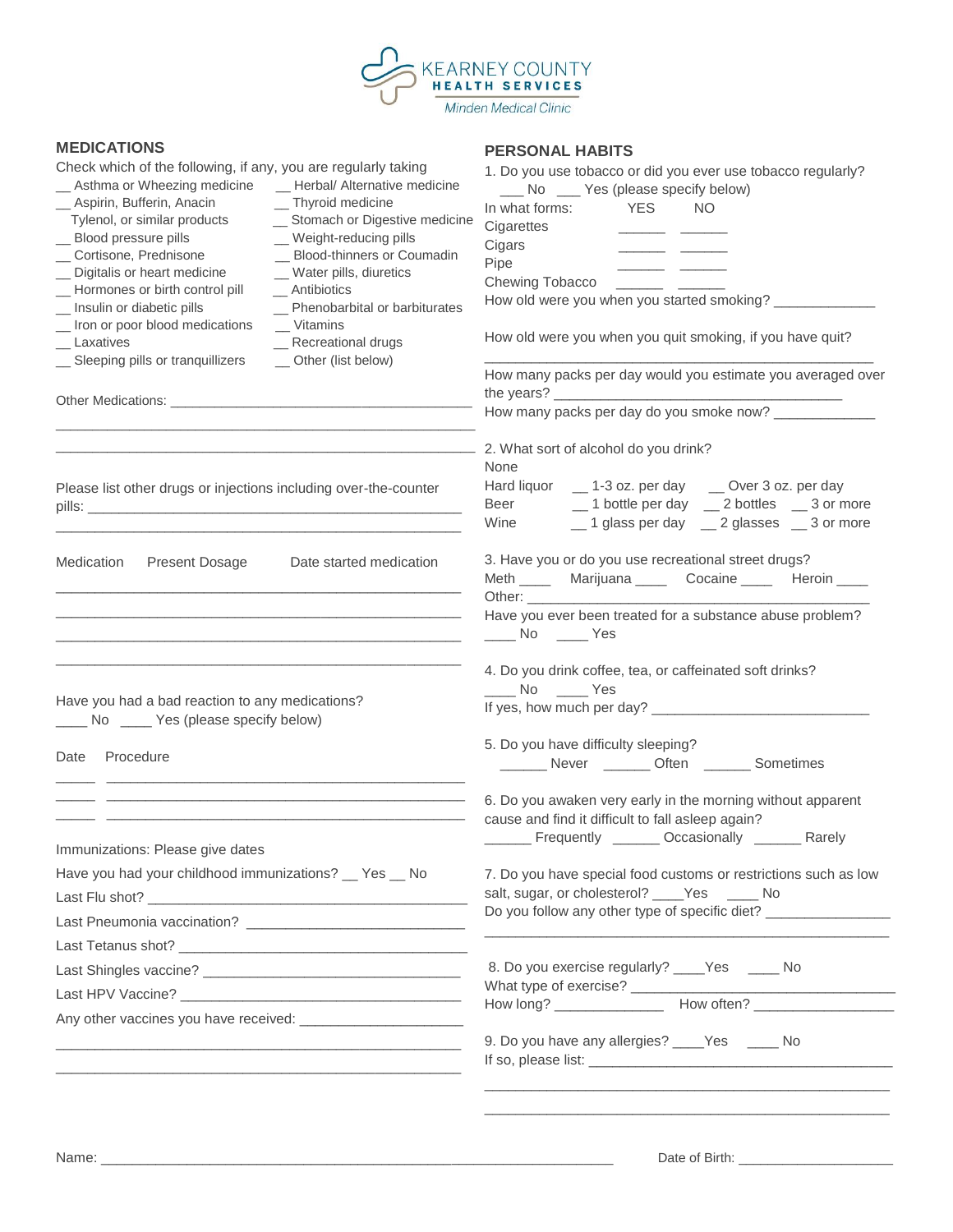

# REVIEW OF SYSTEMS

# Minden Medical Clinic

| A. General                                                   | <b>YES</b> | <b>NO</b> | E. Respiratory                                                                                                             | <b>YES</b> | <b>NO</b> |
|--------------------------------------------------------------|------------|-----------|----------------------------------------------------------------------------------------------------------------------------|------------|-----------|
| Do you worry a lot about your health?                        |            |           | Do you have:                                                                                                               |            |           |
| Do you usually feel tired or worn out?                       |            |           | Frequent chest colds?                                                                                                      |            |           |
| Do you feel depressed a lot of the time?                     |            |           | A constant or bothersome cough?                                                                                            |            |           |
| Have you recently noticed that heat or warm weather bothers  |            |           | Coughing of blood?                                                                                                         |            |           |
| you?                                                         |            |           | Sputum or phlegm between colds?                                                                                            |            |           |
| Have you recently been drinking more water or fluids?        |            |           | Pain or difficulty breathing?                                                                                              |            |           |
| Has there been any unusual weight gain or loss recently or   |            |           | Have you noted any wheezing or whistling in your chest?                                                                    |            |           |
| change in your appetite?                                     |            |           | Tuberculosis, exposure to that disease or a positive skin test?                                                            |            |           |
| Have you had any unexpected fevers, chills, or night sweats? |            |           | F. Cardiovascular                                                                                                          | <b>YES</b> | <b>NO</b> |
| Have you had any swollen lymph glands?                       |            |           |                                                                                                                            |            |           |
| Have you had bleeding or bruising?                           |            |           | Do you have pain, tightness, or pressure in the front or back of<br>your chest?                                            |            |           |
| Have you had any difficulty sleeping?                        |            |           |                                                                                                                            |            |           |
| <b>B.</b> Skin                                               | <b>YES</b> | <b>NO</b> | If yes, is it when walking fast, working hard, or when excited?<br>Have you ever been told that your electrocardiogram was |            |           |
| Have you noticed:                                            |            |           | abnormal?                                                                                                                  |            |           |
| Any change in the color of your skin?                        |            |           |                                                                                                                            |            |           |
| Any skin rashes or Itching?                                  |            |           | Do you have swelling of your feet or ankles?                                                                               |            |           |
| Unusually dry skin?                                          |            |           | Does your heart ever beat fast or irregularly?                                                                             |            |           |
| Any growth on your skin that bothers you?                    |            |           | Do you have cramps in the calf muscles when you walk?                                                                      |            |           |
| Any sores or wounds that do not heal?                        |            |           | Do you ever awaken in the night with severe difficulty                                                                     |            |           |
| Any changes in the color or size of warts?                   |            |           | breathing?                                                                                                                 |            |           |
| Any changes in your hair?                                    |            |           | Do your finger or toes ever throb or turn very pale or blue in                                                             |            |           |
| Do you use sunscreen on a regular basis?                     |            |           | the cold?                                                                                                                  |            |           |
| Do you have moderate sun or ultraviolet tanning exposure?    |            |           | Do you have trouble breathing when walking?                                                                                |            |           |
| C. Eyes                                                      | <b>YES</b> | <b>NO</b> | Have you been tired?                                                                                                       |            |           |
| Have you had:                                                |            |           | Have you had a heart murmur?                                                                                               |            |           |
| Any pain in your eyes?                                       |            |           | <b>G. Gastrointestinal</b>                                                                                                 | <b>YES</b> | <b>NO</b> |
| Glaucoma or cataracts or other eye disease?                  |            |           | Have you recently had any change in your eating habits?                                                                    |            |           |
| Double vision or blurry vision?                              |            |           | Are there any special foods that cause you to have upset or                                                                |            |           |
| Sudden change in vision?                                     |            |           | stomach pains, nausea, etc., (For example: milk products)                                                                  |            |           |
| When was your last eye exam by an eye care provider? __      |            |           | Do you belch or pass gas excessively?                                                                                      |            |           |
| Last year __ Last 2 years __ Longer                          |            |           | Have you recently noted trouble swallowing?                                                                                |            |           |
| D. ENT                                                       | <b>YES</b> | <b>NO</b> | Do you have a lot of indigestion or heartburn?                                                                             |            |           |
|                                                              |            |           | Have you ever vomited blood?                                                                                               |            |           |
| Do you have:                                                 |            |           | Are you bothered with constipation?                                                                                        |            |           |
| Any trouble hearing?<br>Ringing or buzzing in your ears?     |            |           | Do you have frequent loose stools or diarrhea?                                                                             |            |           |
|                                                              |            |           | Do you have a poor appetite?                                                                                               |            |           |
| Earaches or other discharge from your ears?                  |            |           | Do you ever awaken at night with the feeling of fullness                                                                   |            |           |
| A lot of nasal stuffiness?                                   |            |           | underneath your breast bone?                                                                                               |            |           |
| Drainage down the back of your throat?                       |            |           | Have you ever passed blood from your rectum?                                                                               |            |           |
| Frequent or severe nose bleeds?                              |            |           | Have you ever had black or tarry stools?                                                                                   |            |           |
| Persistent hoarseness                                        |            |           | Have you noticed any recent changes In your bowel                                                                          |            |           |
| A lump in your throat?                                       |            |           | movement such as constipation or diarrhea?                                                                                 |            |           |
| A sore tongue or mouth?                                      |            |           | Do you take laxatives or enemas regularly?                                                                                 |            |           |
| Bleeding gums?                                               |            |           | Do you have frequent nausea and/or vomiting?                                                                               |            |           |
| Dental problems?                                             |            |           | Have you had a colonoscopy?                                                                                                |            |           |
| How long since your last visit to a dentist?                 |            |           |                                                                                                                            |            |           |

\_\_\_ Last year \_\_\_ Last 2 years \_\_\_ Longer